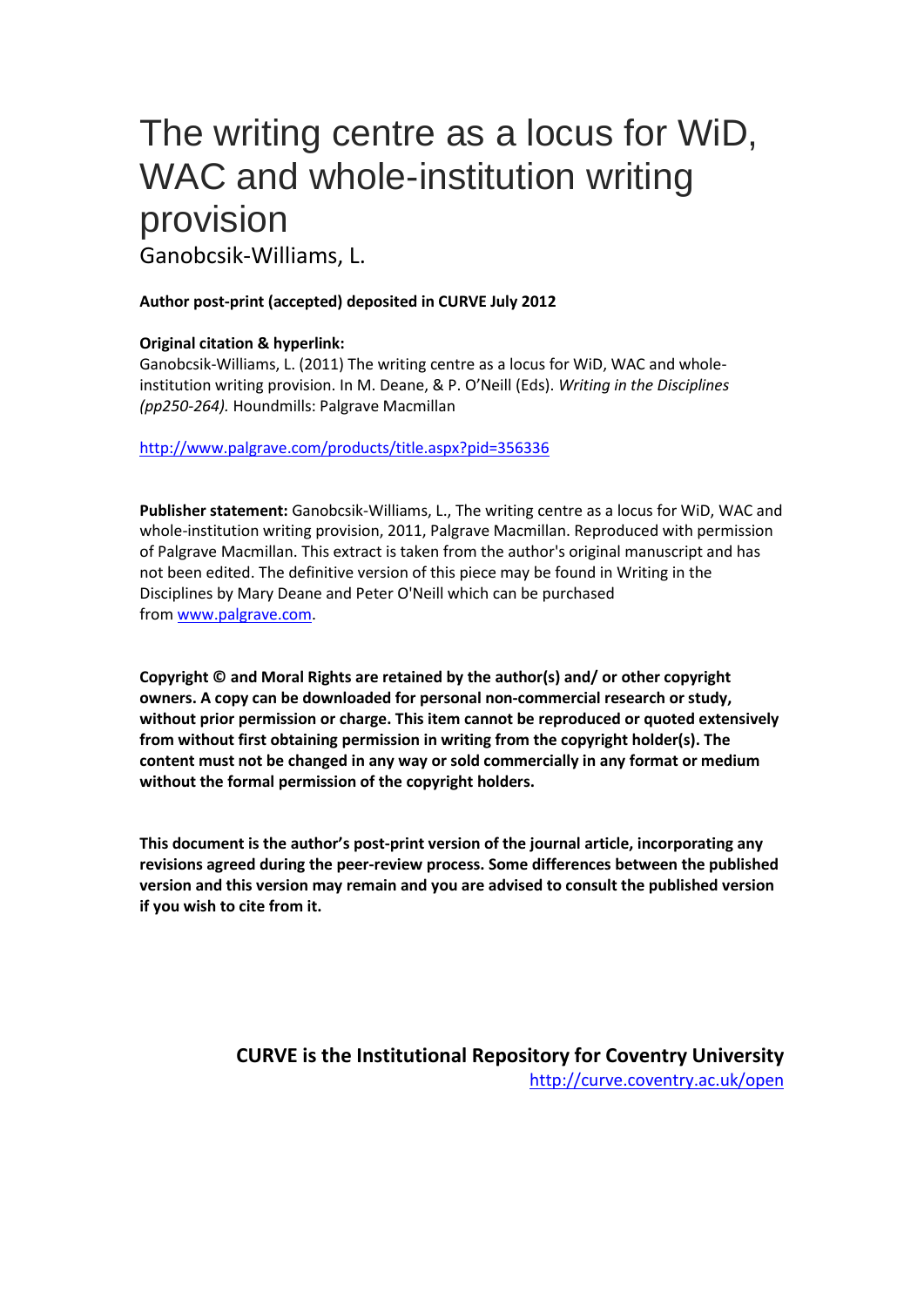Ganobcsik-Williams, L. (forthcoming 2011) 'The Writing Centre as a Locus for WiD, WAC and Whole-Institution Writing Provision'. In *Writing in the Disciplines.* Ed. by Deane, M., and O'Neill, P. Houndmills: Palgrave Macmillan (proof copy not yet available but electronic copy of final draft provided as PDF).

# **Chapter** Pen: 'The Writing Centre as a Locus for WiD, WAC and Whole-Institution **Writing Provision'**

Lisa Ganobcsik-Williams, Coventry University

# **Introduction**

Writing development for all students is a concept that is taking root across the higher education sector in the UK.<sup>1</sup> Although scholars and support staff have worked with student writing in the UK context since the early 1990s,<sup>2</sup> the movement to teach and research Academic Writing has gained momentum as higher education has moved into the twenty-first century. More than ever before, educational stakeholders are realising that university students benefit from explicit teaching in writing. $3$  A key way in which writing scholars are moving debate forward on the topic of student writing is by outlining comprehensive 'wholeinstitution' strategies whose goal is to build university cultures of writing that support students along a 'continuum of writing development' (Ganobcsik-Williams, 2004, pp. 37-39; $4$ ) Ganobcsik-Williams, 2009). One whole-institution approach that is proving to be successful in the UK is the writing centre.

This chapter introduces the idea of writing centres in UK higher education and argues that university writing centres are an ideal location from which to build—along with other types of writing support—Writing in the Disciplines (WiD) and Writing Across the Curriculum (WAC) initiatives and programmes. While WiD focuses on the study and teaching of 'disciplinaryrelated writing' (Bazerman et al., 2005, pp. 9-10), WAC refers to 'efforts to improve students' learning and writing (or learning through writing) in all university courses and departments' (Russell et al., 2009, p. 395). The chapter proposes that the writing centre can function as a locus for writing development within universities and discusses ways in which WiD and WAC can be initiated and carried out through writing centres.

Specifically, the chapter examines how WiD and WAC collaborations stemming from writing centres can both engage with and enable an array of writing development opportunities for academics and students. To inspire informed discussion on the place of writing centres within universities and the potential benefits of developing initiatives such as WiD and WAC ‗from the centre' (Skillen, 2006, p. 140), the chapter analyses the model of the Centre for Academic Writing (CAW) at Coventry University. By examining the role of the writing centre, the chapter marks out a framework for an expanded definition of writing centre work in universities and seeks to promote further discussion of this model.

# **'A sense of possibility' for writing development in UK higher education**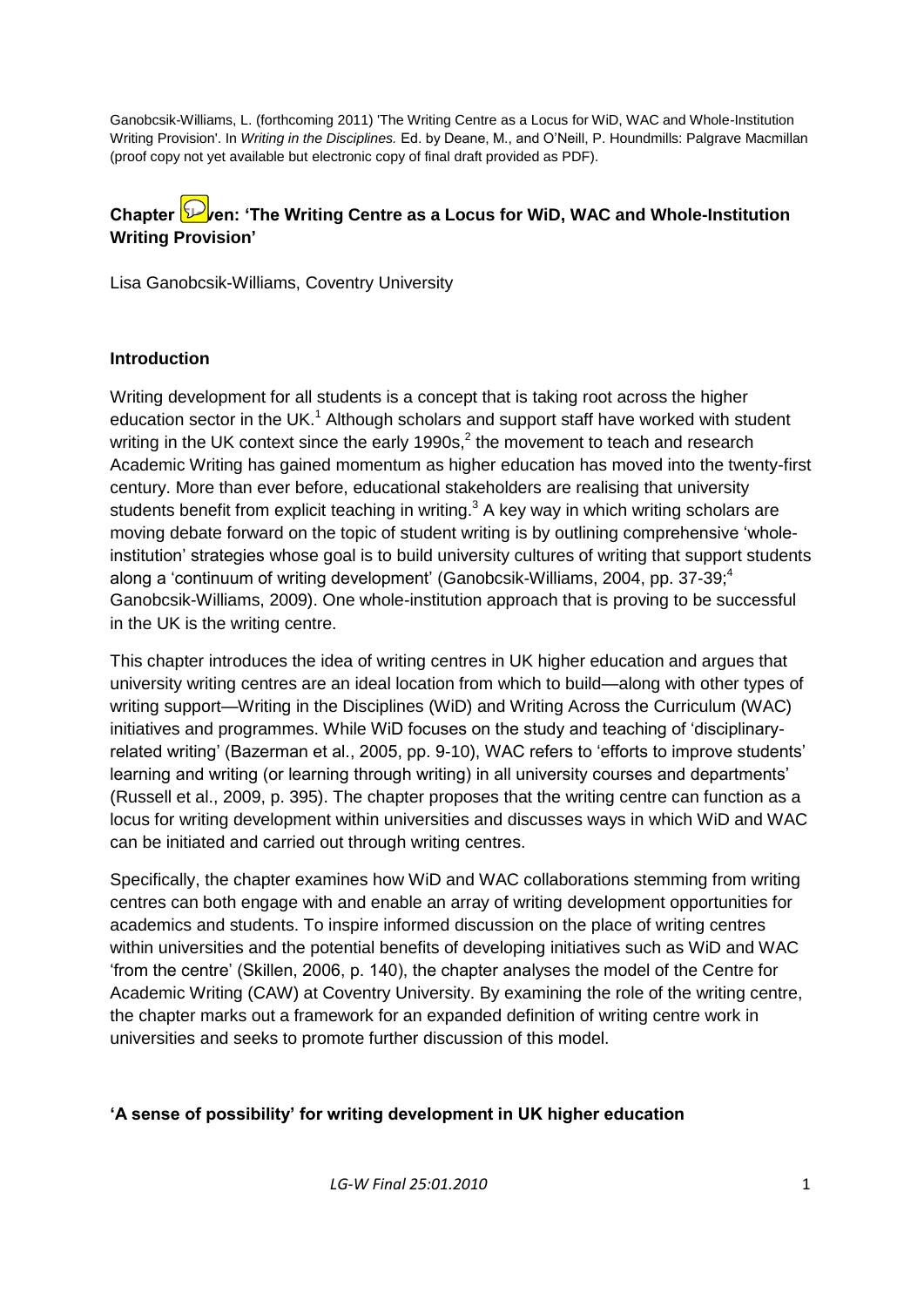A sense of possibility exists for writing development in UK higher education. In Autumn 2000 I conducted a national survey, the purpose of which was to ask staff across a range of disciplines and institutions a series of questions about their perceptions of students' literacy, their expectations of student writing, and their views on the explicit teaching of writing at the tertiary level.<sup>5</sup> To explore the perimeters of the field at the time, the survey posed questions on teaching discipline-specific writing, on generic ways of teaching of writing, and on writing tutoring and writing centres. Respondents overwhelmingly agreed that undergraduate students must mature in their ability to write over the course of their degree study, and, when asked if they felt it is necessary to teach writing to university students, ninety per cent of respondents said 'yes' (Ganobcsik-Williams, 2004, pp. 12-13, 28). Staff responding to the survey also indicated that they saw a number of potential ways to develop student writing: through one-to-one tutorials offered by a university writing centre (93 per cent), through optional professional development sessions offered to staff on the teaching of writing (92 per cent), through optional courses taught by a writing specialist on subject-specific writing genres (91 per cent), and through optional centrally-taught writing courses for students from all disciplines (88 per cent) (Ganobcsik-Williams, 2004, p. 28).

These early responses to the idea of support for all students engaging in writing at university provided me, as a writing developer, with a sense of optimism. The answers of some respondents to the survey were tempered, however, by the expectation that funding would be a major obstacle to realising any such provision. In other words, in terms of resource allocation, the idea of teaching students to write did not yet 'play a major role in how UK universities conceive[d] of their mission as providers of education' (Bergstrom, 2004, p. 10).

For many of us who have worked in the area of writing development since this survey was conducted, much teaching and research effort has gone into convincing university managers that student (and staff) writing development is necessary and that it has real, long-term benefits for students, staff, and institutions. There are a variety of schemes, initiatives and approaches that have been put in place in the UK over this time, ranging from an individualised tutoring scheme of Royal Literary Fund Writing Fellows administrated from outside the academy to a devolved model of Academic Skills Tutors at the University of Huddersfield, to an increasingly well-embedded WiD programme at Queen Mary, University of London to a ‗Writing by Appointment' and associated student writing support programmes at the University of Dundee, to dedicated writing centres at Coventry University, London Metropolitan University, St. Mary's University College Belfast, Liverpool Hope University, and the University of Gloucestershire.<sup>6</sup> In these diverse and locally-contextualised ways, the sense of possibility for writing development is being realised.

Furthermore, as one UK writing specialist demonstrates when describing an undergraduate writing fellow mentoring scheme that he and his colleagues are trialling from within a university writing centre, optimism about developing writing provision in UK universities continues to prevail:

[This scheme] may not be the only approach to expanding disciplinary writing instruction in British universities, but I am convinced that [it] ought to be an important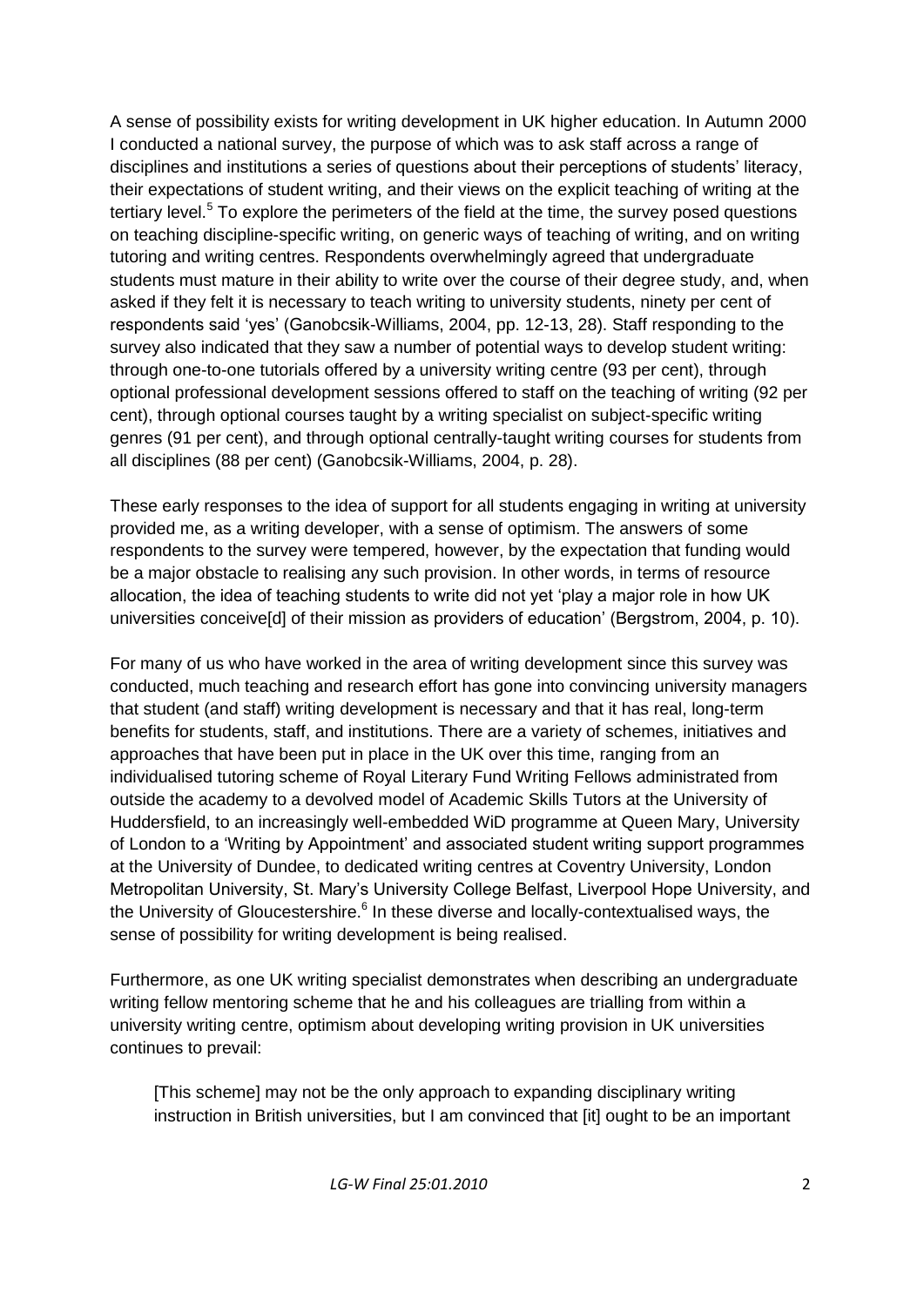part of our curricular and pedagogical innovation. Indeed, [it] offer[s] so many benefits to students that it becomes tempting to see the 'problem' of student writing as an opportunity to make improvements in an educational system that has resisted real pedagogical change for too long. (O'Neill, 2008, p. 10)

This chapter, which will focus on the writing centre as a hub for organising and carrying out an array of writing development work, understands this sense of possibility to be an essential enabling factor for building comprehensive writing provision in higher education.

# **The influence of US and European theories and models of writing development**

For many writing teachers and scholars in the UK, the sense of potential for tertiary writing development has been heightened by an awareness of the existence of US Composition and Rhetoric pedagogy and scholarship. Not only is the long-standing history of US Composition pedagogy well-documented, but other US models of student writing support such as WAC, WiD, and writing 'centers' are becoming increasingly known to UK and European writing teachers and scholars. The knowledge that Rhetoric and Composition exists as a research and teaching field in its own right, with masters and doctoral degree programmes as well as academic posts, has inspired confidence in many UK writing developers that they are not working alone and that pursuing the impetus to set up student writing provision and to engage in the study and teaching of scholarly writing is recognised as a legitimate specialisation in other higher education cultures.

As well as finding inspiration, UK writing developers have found in US writing scholarship fruitful points of comparison. In 1999, two writing teacher-scholars working at Richmond, the American International University in London, observed:

[We] examine [. . .] the development of literacy practices in the United States, how they were shaped by cultural and historical forces, how they reflect the role of the university in American society, and how that changed over time. Why should that be of any interest to colleagues in the United Kingdom [. . . ]? This is a moment when new debates are being engendered on the role of academic literacy in the university curriculum in the UK—a moment of possible invention or change. [. . .] This overview is offered not as a template, but as a means of widening the debate. (Davidson and Tomic, 1999, pp. 161-162)

That emerging systems of writing development in UK institutions can be informed by US writing theories and practices without necessarily replicating them has also been pointed out by US writing scholar Joan Mullin. Because the UK is not hampered by traditions of writing support in the ways that US higher education is, Mullin argues, there is more potential to set up new types of writing initiatives and programmes in UK higher education than in the US context (Mullin, 2006).<sup>7</sup>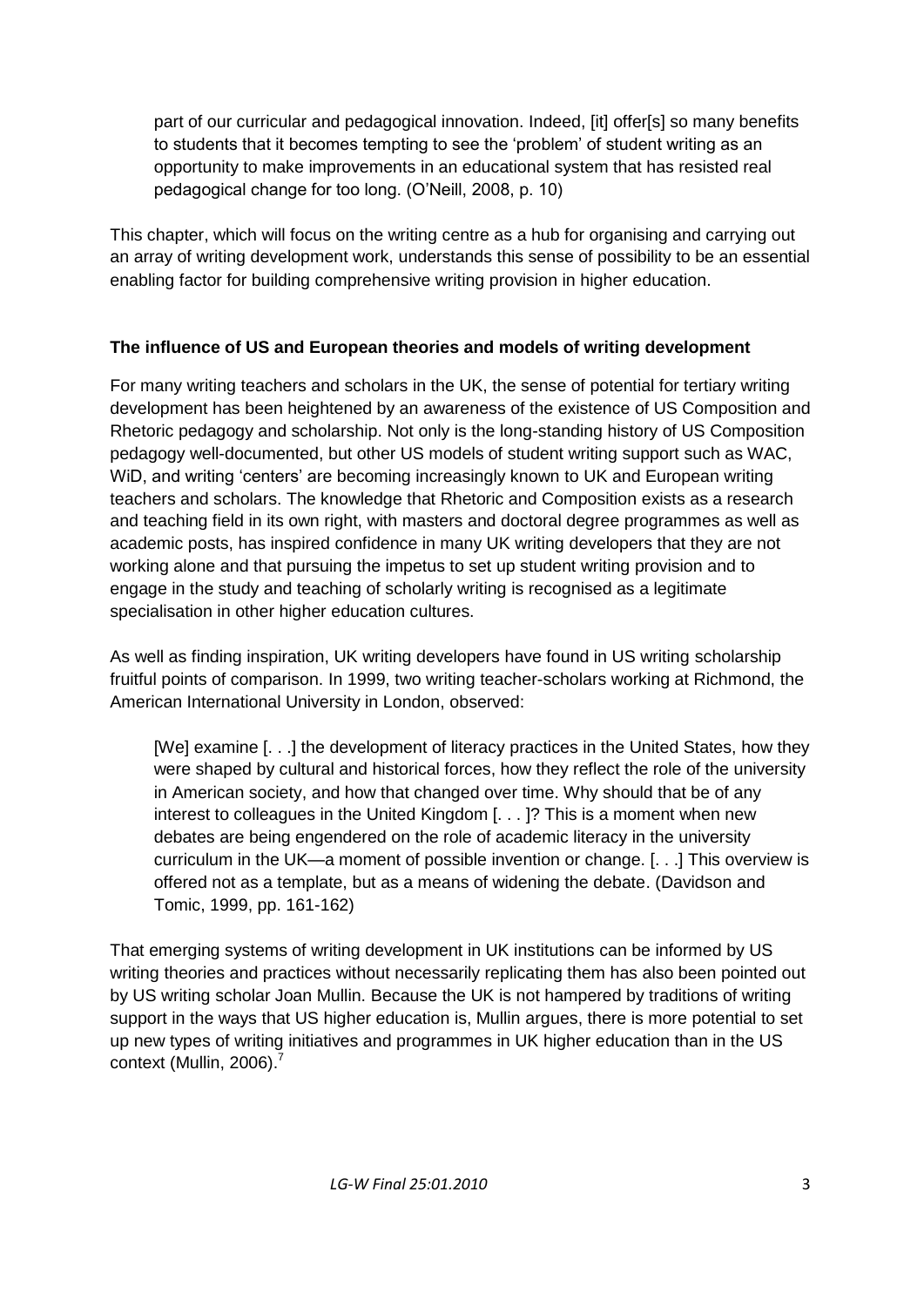European writing scholarship has also been important to UK-based writing developers. Starting as early as 1988, European writing researchers and teachers founded organisations including SIG-Writing, a Special Interest Group of the European Association for Research in Learning and Instruction (EARLI), the European Writing Centers Association (EWCA), and the European Association for the Teaching of Academic Writing (EATAW) in order to bring together scholarly communities focusing on the study of writing.<sup>8</sup> The knowledge that European colleagues have begun to identify the writing of students and other scholars within the university community as an area meriting explicit teaching and research has further affirmed many UK writing developers' belief in a shared interest and purpose across national and international higher education contexts.

# **The Writing Center/Centre**

One US concept of writing provision that is being taken up across Europe and in UK higher education is the writing center. $9$  Writing centres and writing labs have played a role in American higher education since the 1930s, and, since the 1970s, have been established in most colleges and universities across the United States (Murphy and Law, 1995, p. xi; North, 1984). Historically, US writing centers have focused on offering students one-to-one tutorials on the writing they do for their university courses, although writing center pedagogy has responded to different institutional aims and educational agendas throughout the decades (Bouquet, 1999).

In the UK, the concept of the writing centre differs, perhaps in part because it is an idea that seems full of possibility. As a prospective gathering place for prioritising, teaching and researching academic writing, the writing centre implies a locus whose activities are inherently far-reaching. Furthermore, in UK higher education 'research centres' are highlyvalued, and so an 'academic writing centre', or 'centre for academic writing', or 'centre for the study and teaching of academic writing' has, by virtue of its name, a potential to share in that status.<sup>10</sup> Also, in more tangible terms and in contrast to the US situation, other models of tertiary writing provision such as Composition teaching do not exist, so UK writing centres have the opportunity to take on more functions—and to take them on more rapidly—in a university and public sector climate that is eager to see standards of university students' writing performance raised.<sup>11</sup>

A key example of the expanded definition of the writing centre that the UK context can make possible is the Centre for Academic Writing (CAW) at Coventry University. Established in May 2004, CAW is the first centrally-funded UK university writing centre. From its start, the aim of CAW has been to work with students, academics, and professional services staff in order to foster a holistic cross-university culture of writing. In working directly with undergraduate and postgraduate students by offering face-to-face and online individualised and small-group writing tutorials, paper-based and electronic writing resources, and group workshops on common topics such as 'the writing process', CAW operates within the student-facing ethos of a traditional writing center. CAW's teaching of credit-bearing Academic Writing modules and its facilitation of 'Protected Writing Time' sessions which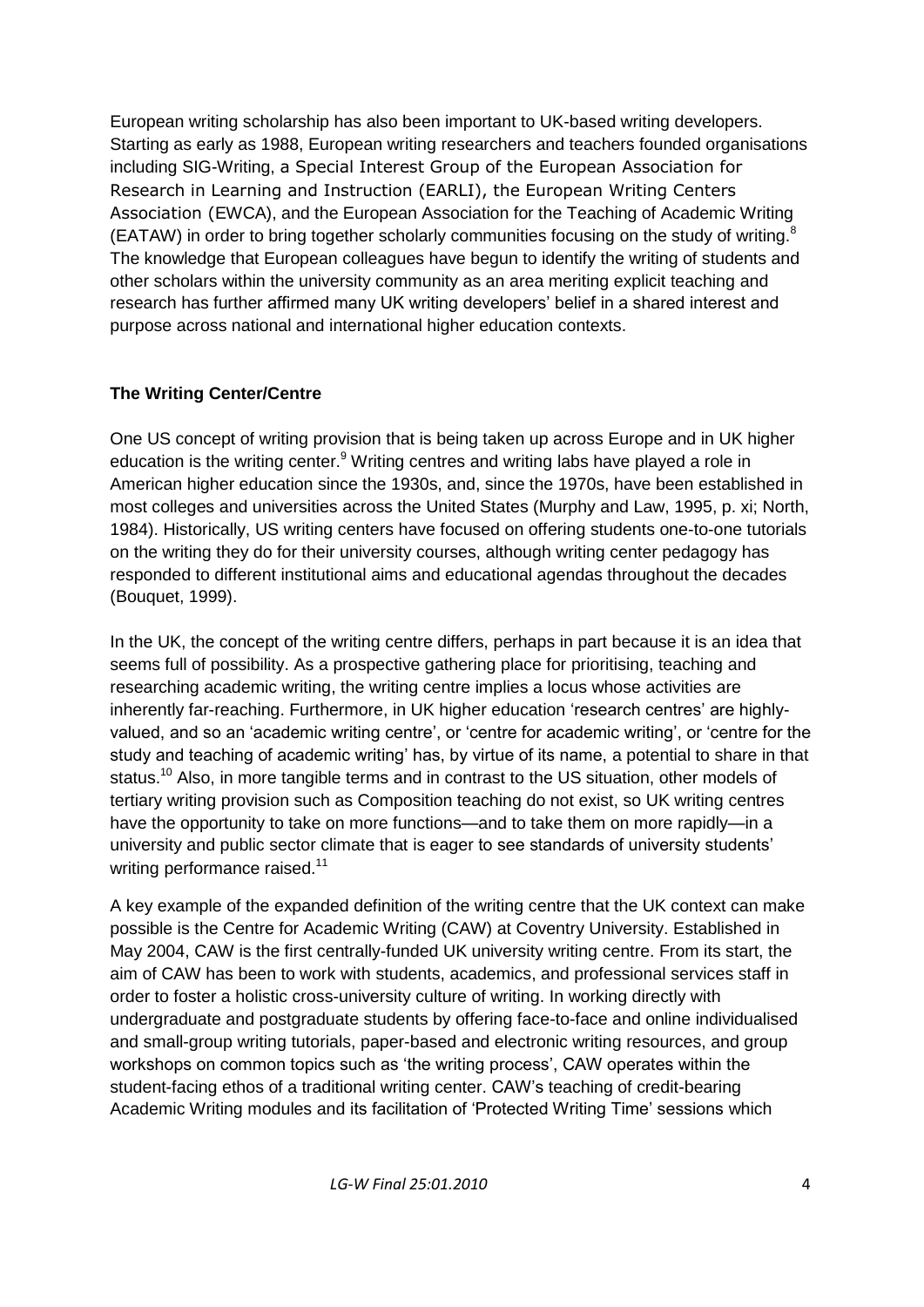provide students with a place to work on their writing assignments are localised variations that are also part of the traditional writing center ethos.<sup>12</sup> As 'an innovative teaching and research centre', however, CAW's mission is not only to enable students to become independent writers', but 'to equip academic staff in all disciplines to achieve their full potential as authors and teachers of scholarly writing'.<sup>13</sup> This staff development remit enables CAW to work with academics and support staff on their own scholarly writing; for example, through individualised consultations, scholarly writing retreats, and dedicated writing events (cite Deane in THE article on writing retreats—Mary will insert). It is this staff development remit that also makes it possible for CAW, as a small department comprised of Academic Writing Lecturers, Academic Writing Tutors, and an Administrative and Learning Technology team, to provide consultancy to academic and support staff across the university on how to teach writing and improve students' learning through writing (WAC) and on how to develop and teach discipline-specific writing genres and conventions (WiD).

# **The writing centre as a base for WiD and WAC**

Writing theorists and practitioners working primarily in US colleges and universities have produced a body of scholarship that explores connections between writing centers and WAC.<sup>14</sup> When accessing this scholarship, it is important to note that although WAC and WiD are distinct concepts, US-based 'scholars who talk about connections between WAC/WID and writing centers typically employ the umbrella term WAC' (Corbett and LaFrance, 2009, p. 3). As a movement to encourage the use of writing as a method of learning, WAC fits well within the traditional 'liberal arts' or 'general studies' curricula of US higher education, with the potential for WiD initiatives to be introduced beyond the first or second year of undergraduate degrees when students begin to specialise in subject disciplines. In contrast, WiD has become the more prominent concept and 'umbrella' term in UK writing development, because its focus on teaching and researching disciplinary writing genres aligns well with the early subject specialisation of UK universities and because academics teaching in this system may initially be more prepared to take responsibility for teaching disciplinary writing than for developing students' academic writing more generally (Ganobcsik-Williams, 2006, p. 52; O'Neill, 2010).

In Barnett and Blumner's seminal edited collection *Writing Centers and Writing Across the Curriculum Programs: Building Interdisciplinary Partnerships* (1999), Robert Barnett and Lois Rosen link WAC[/WiD] with the aim of creating a whole-university culture of writing, by suggesting that a university-wide 'writing environment' has the potential to engender ‗recognition that writing is central to students' intellectual development and to their success in the wider world' (Barnett and Rosen, 1999, p.1). Such an environment would mean 'that writing is visible, understood, and accepted as a valuable tool for teaching and learning across the disciplines. A campus-wide writing environment implies ongoing dialogue about writing and its relationship to thinking and learning among faculty as well as students' (Barnett and Rosen, 1999, p.1).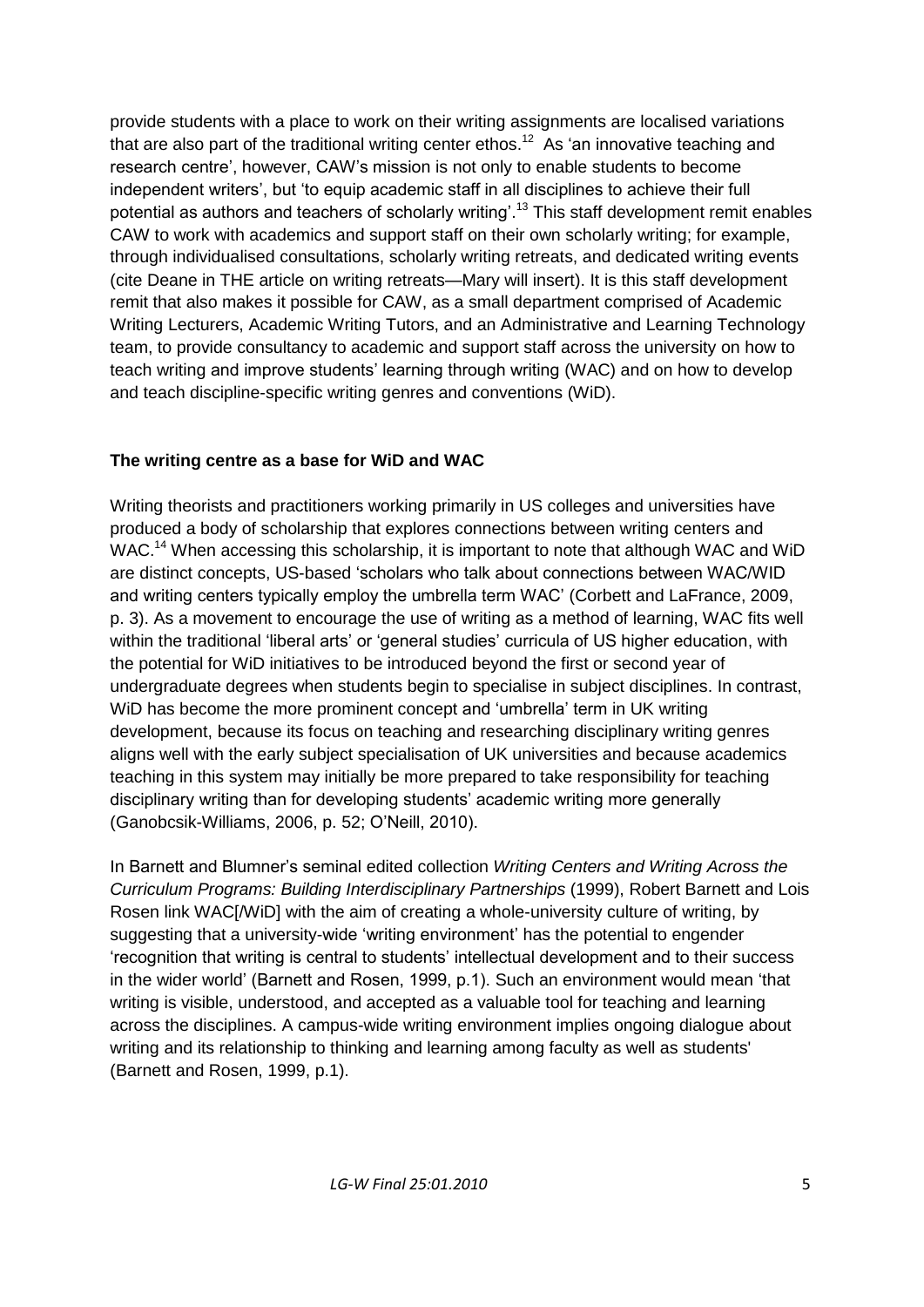Barnett and Rosen propose that a viable way to create and sustain university-wide writing environments is through collaboration between writing centers and WAC[/WiD] programmes. On the face of it, WAC[/WiD] may appear to be incompatible or even at odds with writing center work, in that the remit of most writing center tutors is to work with individual students outside of their disciplinary classrooms while the point of WAC[/WiD] is to shift the responsibility of teaching writing to academics across the university in order to offer teaching and practice in writing to all students. However, many prominent US scholars, such as Pamela Childers, agree with Barnett and Rosen that writing centers can serve ably as a hub for WAC[/WiD] consultancy, and that writing center staff, 'rather than mostly working with students, [can] become more of a resource, guide, and facilitator for faculty research, discovery, and risk taking with writing, thinking, and learning across the disciplines' (Barnett and Blumner, 1999, p. xii; Childers, 1999). Emphasising the importance of both writing tutoring and the explicit teaching of writing across the curriculum, Mark Waldo contends that WAC[/WiD] activities can be situated most logically in a writing center that 'reaches out to faculty through a well-designed consultancy and provides students with a comprehensive tutoring program' (Waldo, 1993, p. 16). Susan McLeod and Elaine Maimon take this point a step further:

Although it is possible to run a WAC [/WiD] program without such an entity, *our experience is that to sustain a WAC [/WiD] program, a writing center is crucial*. Students need audiences other than their peers in the classroom or their teacher to respond to their writing, and faculty need the assurance that when they assign writing in their classes, there will be a place on campus where knowledgeable tutors can respond to drafts of their students' writing. The most successful writing centers work with faculty in the disciplines, asking for copies of assignments and helping faculty refine them [. . . ]. (McLeod and Maimon, 2000, p. 581, italics added)

As testified by McLeod and Maimon, therefore, writing centres not only can enhance the work of writing specialists in collaborating with academics across and in the disciplines, but can be viewed as fundamental to the sustainability of WAC[/WiD] initiatives and programmes.

At Coventry University, WiD has been part of the remit of the Centre for Academic Writing since its founding. One of the main duties stated in the CAW Co-ordinator's job description is to 'organise staff development activities to assist academic and academic-related staff in helping students to improve their academic writing' (Coventry University, 2003, p. 1), and in 2006 this responsibility was written into the University's *Learning and Teaching Strategy* as a WiD initiative (Coventry University, 2006, pp. 2, 8, 10). At CAW, Academic Writing lecturers aim to cascade the teaching of writing by collaborating with discipline-based academics to formulate strategies for teaching writing more explicitly in subject modules. WiD at CAW typically begins with an individual or small-group consultation between an Academic Writing Lecturer and one or more colleagues who teach in a subject area or department, and focuses on priorities such as identifying the aims of the module or course being taught by the colleague(s), discussing types of assignments or assessments that will best meet those aims, drafting or revising assignment briefs, and setting or revising assignment marking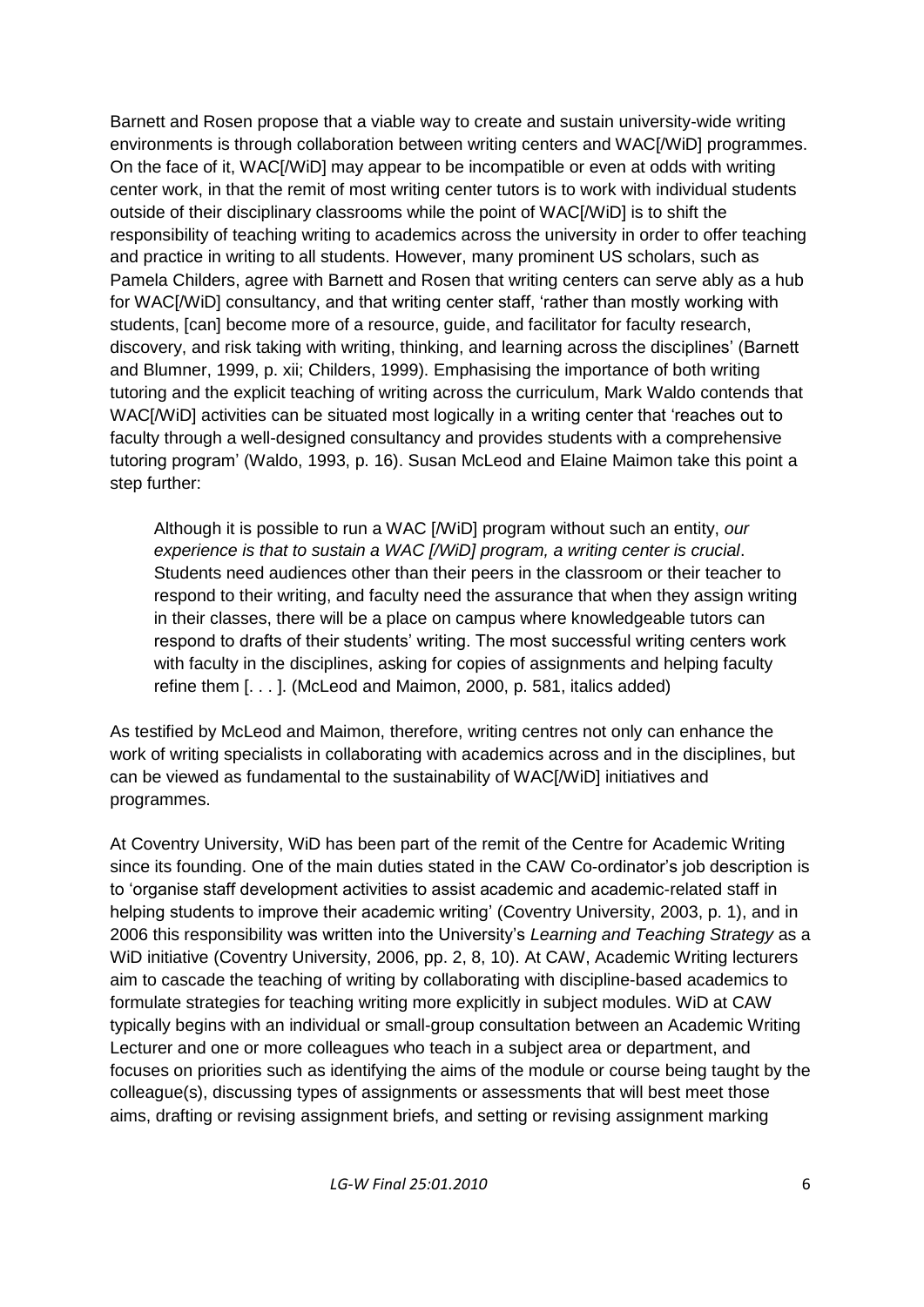criteria. CAW's proviso is that Academic Writing Lecturers are not able to teach writing *for* colleagues but rather that they are available to provide staff development and support for colleagues in the teaching of writing.

During a WiD consultation at CAW, an Academic Writing Lecturer and subject lecturer(s) use a *WiD Consultation Record* sheet to agree and record details under categories including ‗degree programme and modules relevant to consultation', ‗names of collaborating colleagues', 'stated focus of subject specialist', 'stated focus of CAW lecturer,' and 'project management: action to be taken, by whom and by when' (Centre for Academic Writing, 2009, pp. 2-3). The breadth and duration of the collaboration—for example, whether the planned intervention will take place within one module or be spread across a degree course—are also considered. CAW has found that WiD consultations assist colleagues by guiding them to think about how to assign and teach writing genres purposefully and incrementally in their modules and degree courses. An additional outcome of WiD collaborations is that they have the potential to result in joint research into discipline-specific writing pedagogies and may lead to publication opportunities for disciplinary academics and writing specialists in Academic Writing and disciplinary journals.

The benefits of WiD are exponential, because a WiD collaboration between one writing specialist and a core module leader can result in the revised teaching practice of an entire team of lecturers, thus providing discipline-specific writing instruction to students on a large scale. <sup>15</sup> However, while CAW promotes WiD as a pedagogical approach that effectively disseminates expertise in teaching discipline-specific writing throughout the university, CAW lecturers have also experienced the following limitation: WiD collaborations can be timeconsuming, especially if they are ongoing over terms/semesters or even academic years, and it is not possible for writing centre staff to engage in more than a small number of collaborations at one time. Gradually, therefore, CAW staff have also begun to explore what we see as the broader and less discipline-specific scope of WAC pedagogy, with the aim of offering strategies to colleagues who want to motivate their students to write more and to use writing as a tool for learning.

In drawing on WAC principles, CAW facilitates staff development workshops that introduce ‗writing to learn' concepts and techniques (Bazerman and Russell, 1994, p. xiv). CAW writing tutors and lecturers also discuss with academics how to focus, as in a writing centre tutorial, on writing as a process of inventing, planning, drafting, and revising. In this process of taking drafts to successively higher levels, the student learns to analyze her own writing style', and finds ways of dealing with problems and of building on strengths (Corbett and LaFrance, 2009, p. 5). In this manner, a WAC ethos contributes to the work of the writing centre, and writing centre pedagogies inform WAC classroom teaching practices.

The CAW model demonstrates how useful, reciprocal connections can be forged between writing centres, WiD, and WAC. This integrated provision for writing development means that the writing centre can be involved in writing development for academic and professional staff as well as for students at all levels, and that writing specialists can work with students and colleagues to create a flourishing, intellectual whole-university culture of writing.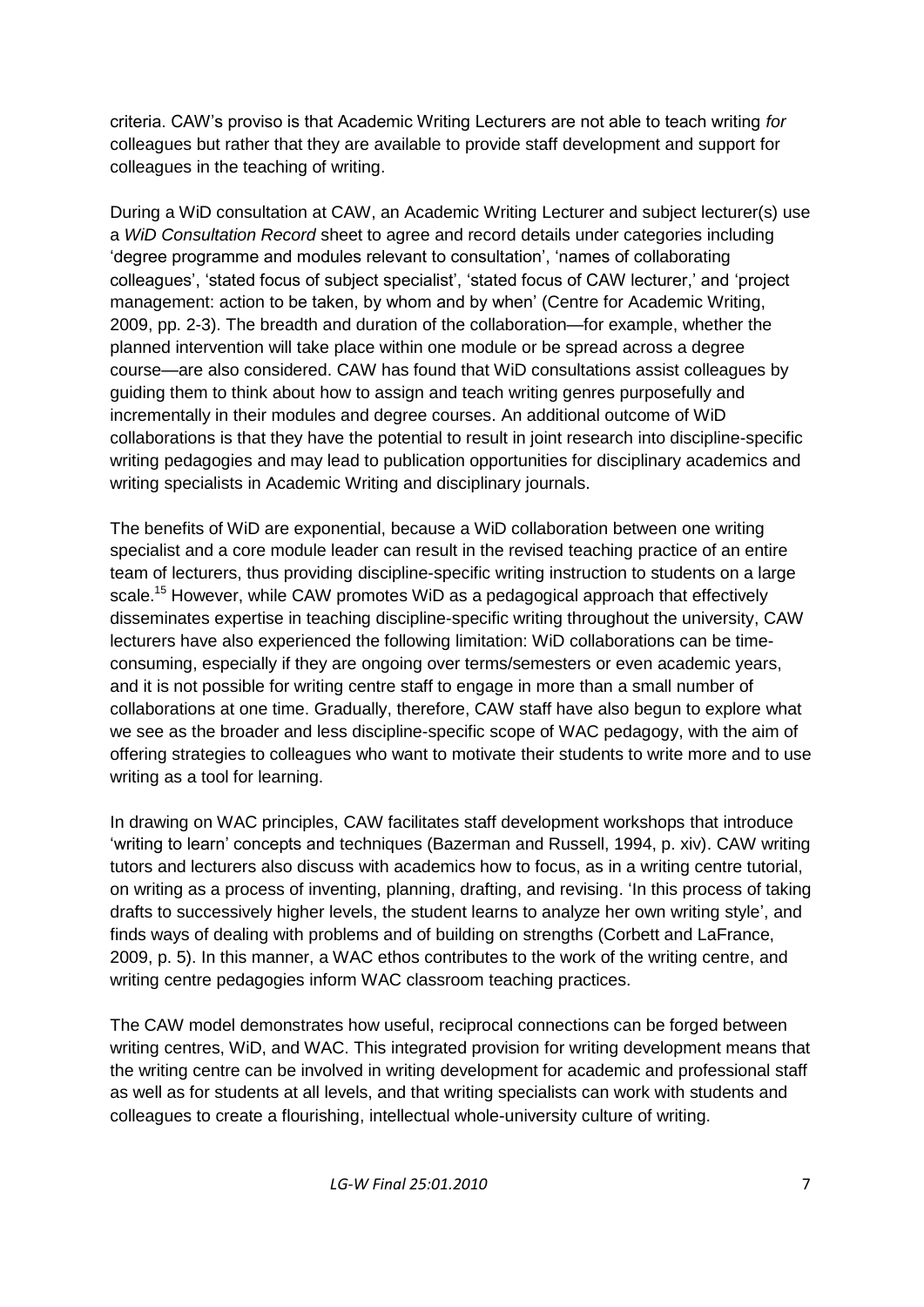# **Key Challenges and Strategies**

This chapter has outlined a number of benefits that a writing centre can bring to a university or college. In doing so, the chapter has countered two arguments that are often raised against writing centres: that writing centres only provide remedial help to students and that writing centre provision is not scalable. The chapter has shown how WiD and WAC initiatives can broaden the reach and impact of writing centre work and ensure that it addresses the needs of all higher education students along a continuum of writing development.

By focusing on the writing centre as a base for WiD and WAC, the chapter has articulated a model for implementing writing provision in higher education institutions. A major challenge for writing developers in the UK, however, is that at some institutions there may be many hurdles that need to be overcome in order to establish a writing centre. In facing this challenge, writing developers must be prepared to argue for resource allocation and to convince senior managers and other colleagues that a whole-institution writing strategy is worth investing in. Writing developers also need to work within their own local institutional contexts and to build on writing or learning development initiatives that may already exist at their institutions. As the examples of provision cited in the second section of this chapter demonstrate, WiD, WAC and writing tutoring work can come into being and operate in many different ways. What this chapter is suggesting is that it can be extremely beneficial to pull together or join up writing provision within institutions and that writing centres are valuable sites from which to organise, house and promote WiD, WAC, and other types of writing development work.

# **Conclusion**

This chapter has focused on the strategic development of WiD and WAC from within the context of a writing centre, and has argued that university writing centres are an ideal location from which to build systematic WiD and WAC interventions and programmes as well as other writing-related initiatives. Although higher education institutions in the UK and Europe may be well-placed—and currently poised—to develop and implement an expanded definition of the traditional writing center concept, growth and change are also afoot in higher education cultures with longer-established traditions of student writing development. This chapter is intended to serve as a thought-provoking contribution to ongoing scholarship examining and championing the connections between WiD/WAC/writing centres and wholeinstitution writing provision.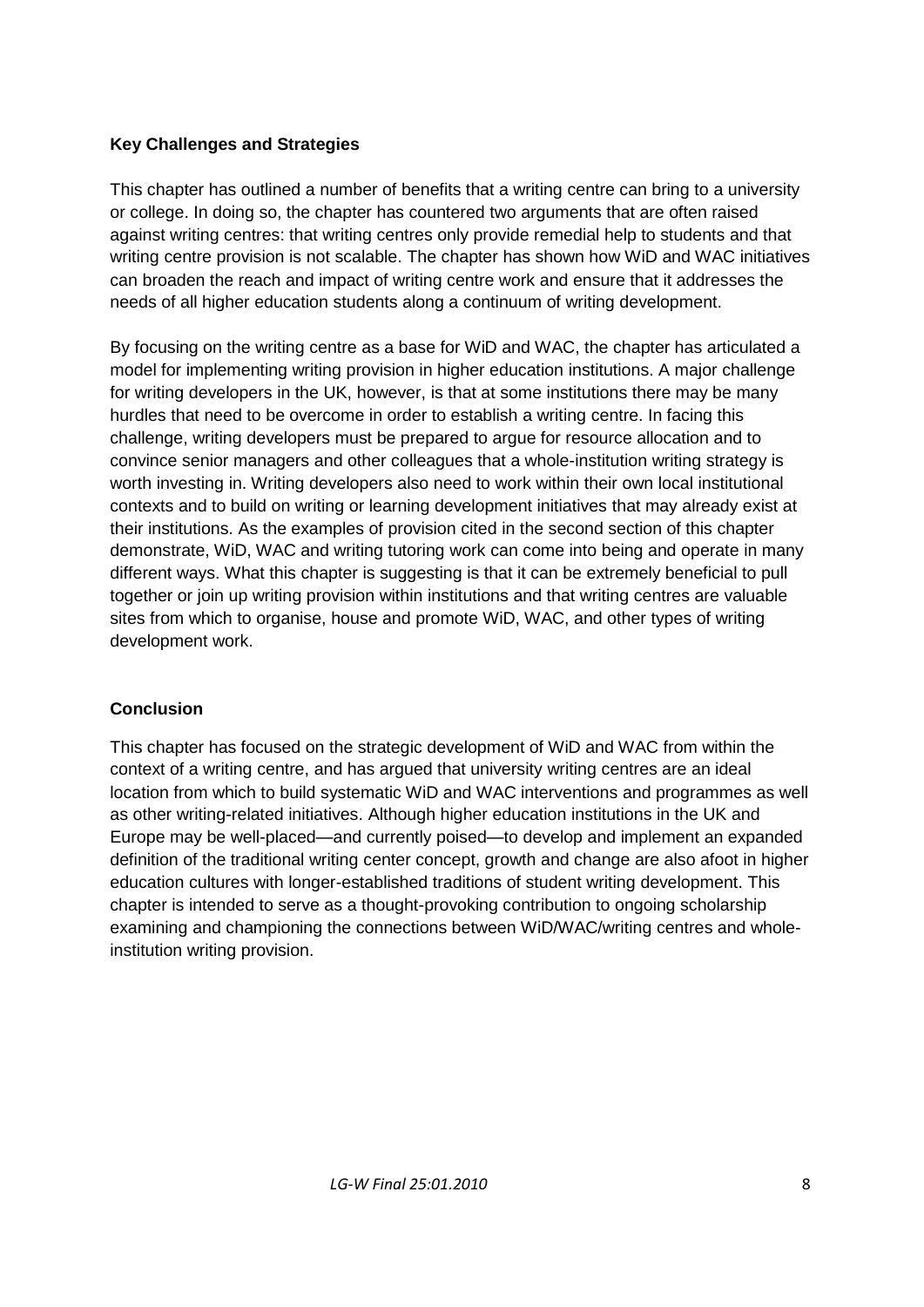### **List of References**

- Barnett, R. and J. Blumner (eds) (1999) *Writing Centers and Writing Across the Curriculum Programs: Building Interdisciplinary Partnerships* (Westport, CT: Greenwood Press).
- Barnett, R. and J. Blumner (1999) 'Introduction', in R. Barnett and J. Blumner (eds), *Writing Centers and Writing Across the Curriculum Programs: Building Interdisciplinary Partnerships* (Westport, CT: Greenwood Press), pp. ix-xiii.
- Barnett, R. and L. Rosen 'The WAC/Writing Center Partnership: Creating a Campus-wide Writing Environment' (1999), in R. Barnett and J. Blumner (eds), *Writing Centers and Writing Across the Curriculum Programs: Building Interdisciplinary Partnerships* (Westport, CT: Greenwood Press), pp. 1-12.
- Bazerman, C. and D. Russell (eds) (1994) *Landmark Essays on Writing Across the Curriculum* (Davis, CA: Hermagoras Press).
- Bazerman, C., Little, J., Bethel, L., Chavkin, T., Fouquette, D. And Garufis, J. (2005) *Reference Guide to Writing Across the Curriculum* (West Layfayette, IN: Parlor Press and the WAC Clearinghouse).
- Bergstrom, C. (2004) ‗The Status of Writing in the University', *English Subject Centre Newsletter*, 6, 10-13.
- Boquet, E. (1999) "Our Little Secret": A History of Writing Centers, Pre- to Post-Open Admissions', *College Composition and Communication*, 50.3, pp. 463-482.
- Centre for Academic Writing (2008) 'Centre for Academic Writing (CAW) Mission Statement', Coventry University, accessed at<http://www.coventry.ac.uk/cu/caw>on 16 October 2009.
- Centre for Academic Writing (2009) *WiD Consultation Record Sheet.* Unpublished document: Coventry University.
- Childers, P. (1999) ‗Writing Centers or Experimental Center for Faculty Research, Discovery, and Risk Taking?, in R. Barnett and J. Blumner (eds), *Writing Centers and Writing Across the Curriculum Programs: Building Interdisciplinary Partnerships* (Westport, CT: Greenwood Press), pp. 177-186.
- Corbett, S. and M. LaFrance (2009) ‗From Grammatical to Global: the WAC/Writing Center Connection', *Praxis: A Writing Center Journal*, 6.2, accessed at <http://projects.uwc.utexas.edu/praxis/?q=node/254> on 6 September 2009.
- Coventry University (2003) *Job Description: Co-ordinator, Centre for Academic Writing.*  Unpublished document.
- Coventry University (2006) *Learning and Teaching Strategy, 2006-2009*. Coventry University internal publication.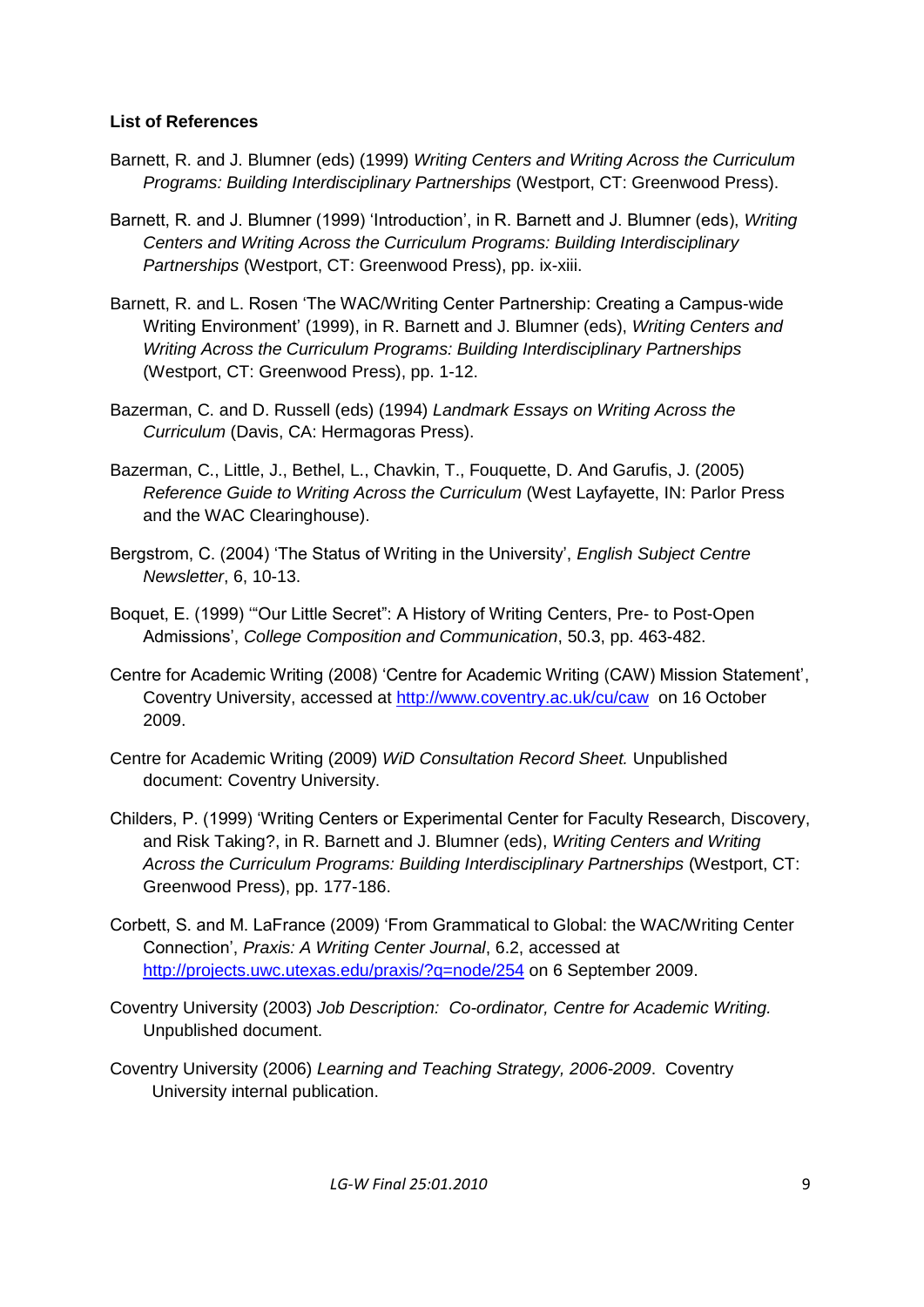- Davidson, C. and A. Tomic (1999) 'Inventing Academic Literacy: an American Perspective', in C. Jones, J. Turner and B. Street (eds), *Students Writing in the University: Cultural and Epistemological Issues* (Amsterdam: John Benjamins), pp. 161-170.
- Ganobcsik-Williams, L. (2004) *A Report on the Teaching of Academic Writing in UK Higher Education* (London: Royal Literary Fund).
- Ganobcsik-Williams, L., ed. (2006) *Teaching Academic Writing in UK Higher Education: Theories, Practices and Models*. Houndmills: Palgrave Macmillan.
- Ganobcsik-Williams, L. (2009) ‗Supporting Students along a Continuum of Writing Development'. Bridging the Gap: Transitions in Student Writing symposium hosted by Flying Start, Write Now and LearnHigher. 10<sup>th</sup> June 2009. Keynote address, accessed at <http://www.hope.ac.uk/latest-news-and-progress-reports/writing-symposium.html> (video of conference presentation and powerpoint) on 10 November 2009.
- Ganobcsik-Williams, L. and Toms, J. (2005). ‗Helping Academics Assess and Teach Writing: The Writing Center's Role'. European Association for the Teaching of Academic Writing (EATAW) Conference, Athens, Greece. Abstract of conference presentation, accessed at [http://eataw2005.hau.gr/pages/list\\_01\\_day1.htm#29](http://eataw2005.hau.gr/pages/list_01_day1.htm#29) on 12 December 2009.
- Hebron, C. (1984) 'Newcastle Polytechnic's Writing Centre and is Origins: a Description of an Innovation', in R. Williams, J. Swales, and J. Kirkman (eds) *Common Ground: Shared Interests in ESP and Communication Studies* (Oxford: Pergamon Press), pp. 87-98.
- Hill, P. and Mullen, J. (2007) 'Writing Skills—An Integrated Approach'. 4<sup>th</sup> LDHEN Symposium: 'How Do Students Engage with Learning?' Bournemouth University. Accessed at [http://www.aldinhe.ac.uk/bmth\\_papers/hill\\_files/frame.htm](http://www.aldinhe.ac.uk/bmth_papers/hill_files/frame.htm) (powerpoint of conference presentation) on 12 November 2009.
- Hounsell, Dai (2008) ‗Developing Students' Writing Expertise: Strategic and Institutional Dimensions'. Writing Development in Higher Education conference. Keynote address, Keynote address, accessed at <http://www.writenow.ac.uk/wdhe/presentation/Hounsell.pdf> (powerpoint of conference presentation) and<http://www.writenow.ac.uk/wdhe/wdhe2008.html> (video of conference presentation) on 10 November 2009.
- McLeod, S. and E. Maimon (2000) ‗Clearing the Air: WAC Myths and Realities', *College English* 62.5, pp. 573-584.
- Mitchell, S. (2009) "Now you don't see it; now you do": Writing Made Visible in the University'. European Association for the Teaching of Academic Writing conference. Keynote address, accessed at <http://wwwm.coventry.ac.uk/eataw2009/Pages/KeynoteSpeakers.aspx> on 10 November 2009.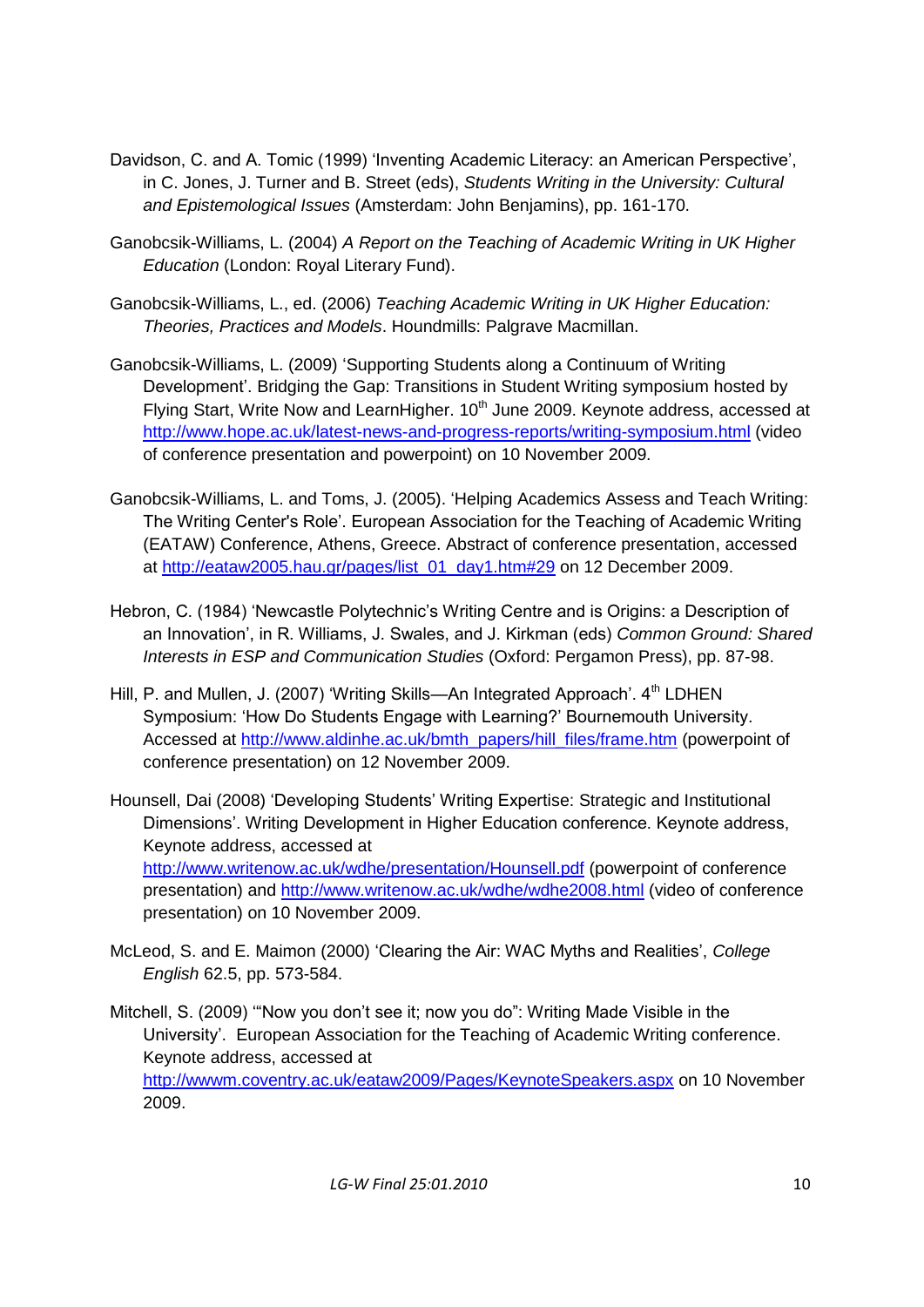- Mullin, J. (2001) ‗Writing Centers and WAC', in S. McLeod, E. Miraglia, M. Soven and C. Thaiss (eds), *WAC for the New Millennium: Strategies for Continuing Writing-Across-the –Curriculum Programs* (Urbana, IL: NCTE), pp. 179-199.
- Mullin, J. (2006) ‗Learning From Not Duplicating US Composition Theory and Practice', in L. Ganobcsik-Williams (ed), *Teaching Academic Writing in UK Higher Education: Theories, Practices and Models* (Houndmills: Palgrave Macmillan), pp. 167-179.
- Murphy, C. and Law, J. (1995) 'Introduction: Landmark Essays on Writing Centers', in C. Murphy and J. Law (eds) *Landmark Essays on Writing Centers* (Davis, CA: Hermagoras Press), pp. xi-xvi.
- North, S. (1984) 'The Idea of a Writing Center', reprinted in C. Murphy and J. Law (eds) (1995), *Landmark Essays on Writing Centers* (Davis, CA: Hermagoras Press), pp. 71- 85.
- O'Neill, P. (2008) ‗Using Peer Writing Fellows in British Universities: Complexities and Possibilities'. *Across the Disciplines* [Special Issue on Writing Fellows], accessed at <http://wac.colostate.edu/atd/fellows/oneill.cfm> on 11 November 2009.
- O'Neill, P. (2010) Personal email to Lisa Ganobcsik-Williams, 13 January 2010.
- Pemberton, M. (1995) 'Rethinking the WAC/Writing Center Connection', *Writing Center Journal*, 15.2, pp. 116-133.
- Russell, D., Lea, M., Parker, J., Street, B. and Donahue, T. (2009) 'Exploring Notions of Genre in "Academic Literacies" and "Writing Across the Curriculum": Approaches Across Countries and Contexts', in C. Bazerman, A. Bonini and D. Figueiredo (eds) *Genre in a Changing World*. Perspectives on Writing series. Colorado: WAC Clearinghouse/Parlor Press, pp. 459-491.
- Scott, P. (1995) *The Meanings of Mass Higher Education* (Buckingham: Open University Press).
- Skillen, J. (2006) 'Teaching Academic Writing from the "Centre" in Australian Universities', in L. Ganobcsik-Williams (ed), *Teaching Academic Writing in UK Higher Education: Theories, Practices and Models* (Houndmills: Palgrave Macmillan), pp. 140-153.
- Waldo, M. (1993) 'The Last Best Place for Writing Across the Curriculum: The Writing Center', *WPA: Writing Program Administration*, 16.3, pp. 15-27.
- Wallace, R. (1989) ‗The Writing Center's Role in the Writing Across the Curriculum Program: Theory and Practice', reprinted in C. Murphy and J. Law (eds) (1995), *Landmark Essays on Writing Centers* (Davis, CA: Hermagoras Press), pp.191-196.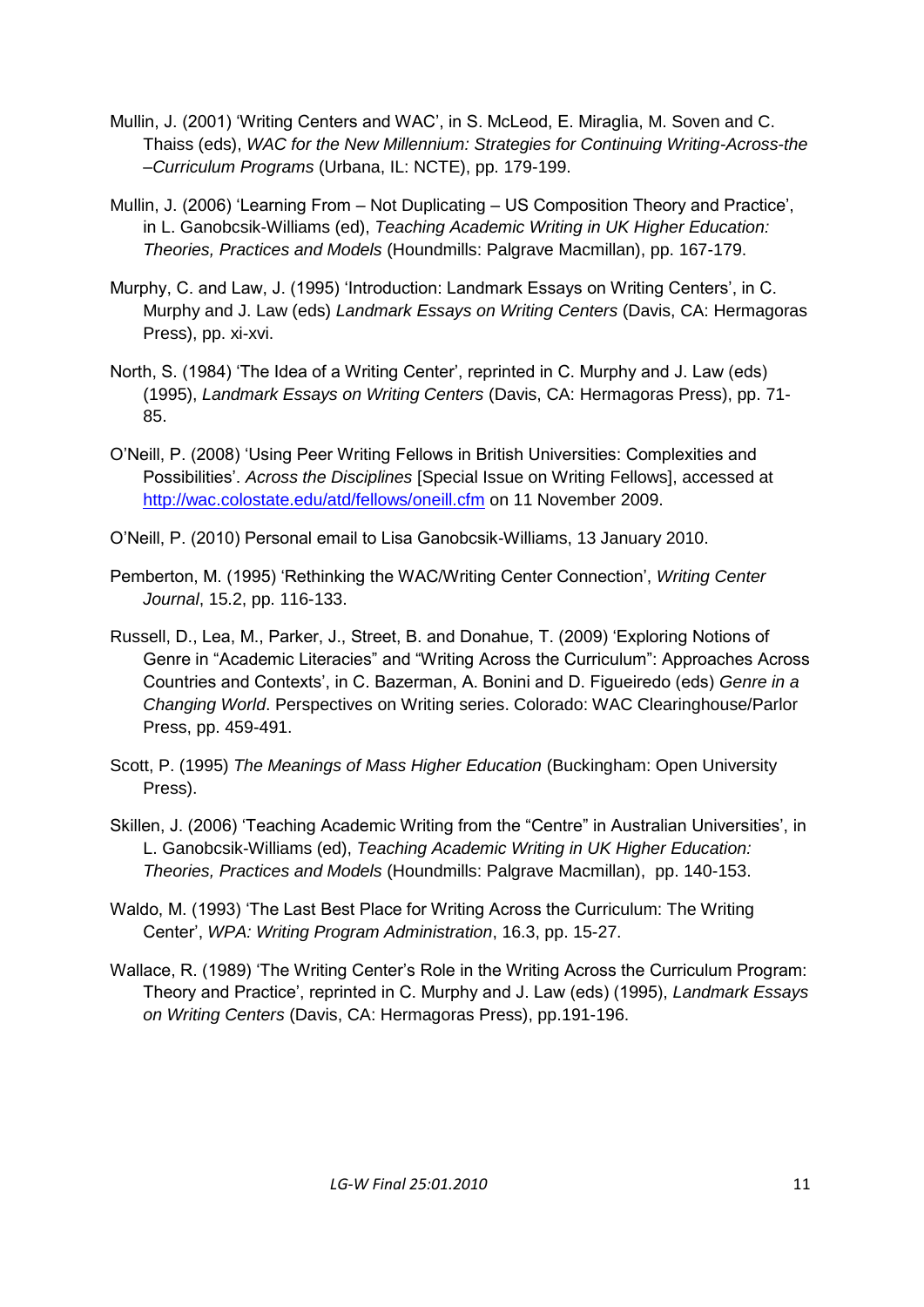$\overline{\phantom{a}}$ <sup>1</sup> 'Writing Development' is the term used in UK higher education to describe the work carried out by teachers, tutors and researchers of Academic Writing.

 $2^2$  A convergence of factors led, in the early 1990s, to the beginnings of a movement to develop student writing at university level (Ganobcsik-Williams, 2006, pp. xxi-xxvi). These factors included an unprecedented increase in student numbers that started in the late 1980s and a concomitant diversification of educational and cultural backgrounds in the student population of UK higher education institutions (Scott, 1995, pp. 1-5). Since that time, this diversification has been intensified by the burgeoning agendas of internationalisation and technologically-enhanced learning. Whilst attention to the writing of Non-Native Speakers of English in higher education pre-dated the broader 'writing development' movement, the work of teachers and scholars in supporting and studying the writing of Non-Native Speakers of English informs the pedagogy and research of colleagues working with student writing in the mainstream.

 $3$  In the UK, calls for institutions to take responsibility for teaching and supporting writing have come from both inside and outside of higher education. Educational stakeholders include graduate employers, academics, university managers, government policy-makers and funding bodies. See, for example, Bergstrom (2004), and Ganobcsik-Williams (2006) page xxii. Also see 'Flying Start', a Higher Education Academy-funded project involving four institutions whose aim is to study ways of 'bridging the "separate worlds" of writing and assessment at pre-university and undergraduate level' [www.hope.ac.uk/flyingstart;](http://www.hope.ac.uk/flyingstart) the 'Write Now' Centre for Excellence in Teaching and Learning (CETL) [http://www.writenow.ac.uk/,](http://www.writenow.ac.uk/) which focuses on tertiary writing development and is grant-funded by the Higher Education Funding Council for England; and the COWL Project<http://cuba.coventry.ac.uk/cowl> , funded by a grant from JISC (the Joint Information Systems Committee), whose aim is to develop and disseminate a sustainable, systematic model of online student writing support.

<sup>4</sup> On comprehensive institutional strategies for writing development, also see Dai Hounsell's keynote address, ‗Developing Students' Writing Expertise: Strategic and Institutional Dimensions', given at the 2008 Writing Development in Higher Education (WDHE) conference: <http://www.writenow.ac.uk/wdhe/presentation/Hounsell.pdf> and [http://www.writenow.ac.uk/wdhe/wdhe2008.html;](http://www.writenow.ac.uk/wdhe/wdhe2008.html) and Sally Mitchell's keynote address "Now you don't see it; now you do": Writing Made Visible in the University', given at the 2009 European Association for the Teaching of Academic Writing (EATAW) conference [http://wwwm.coventry.ac.uk/eataw2009/Pages/KeynoteSpeakers.aspx.](http://wwwm.coventry.ac.uk/eataw2009/Pages/KeynoteSpeakers.aspx)

<sup>5</sup> The six-page questionnaire entitled 'A National Survey of Staff Perspectives on the Teaching of Academic Writing in Higher Education' was posted, in paper format with return envelopes, to a cross-section of 450 staff within all universities and colleges of higher education in England, Wales, Scotland and Northern Ireland. The number of questionnaires returned was 137 (30 per cent), revealing a substantial interest in the topic of student writing (Ganobcsik-Williams, 2004).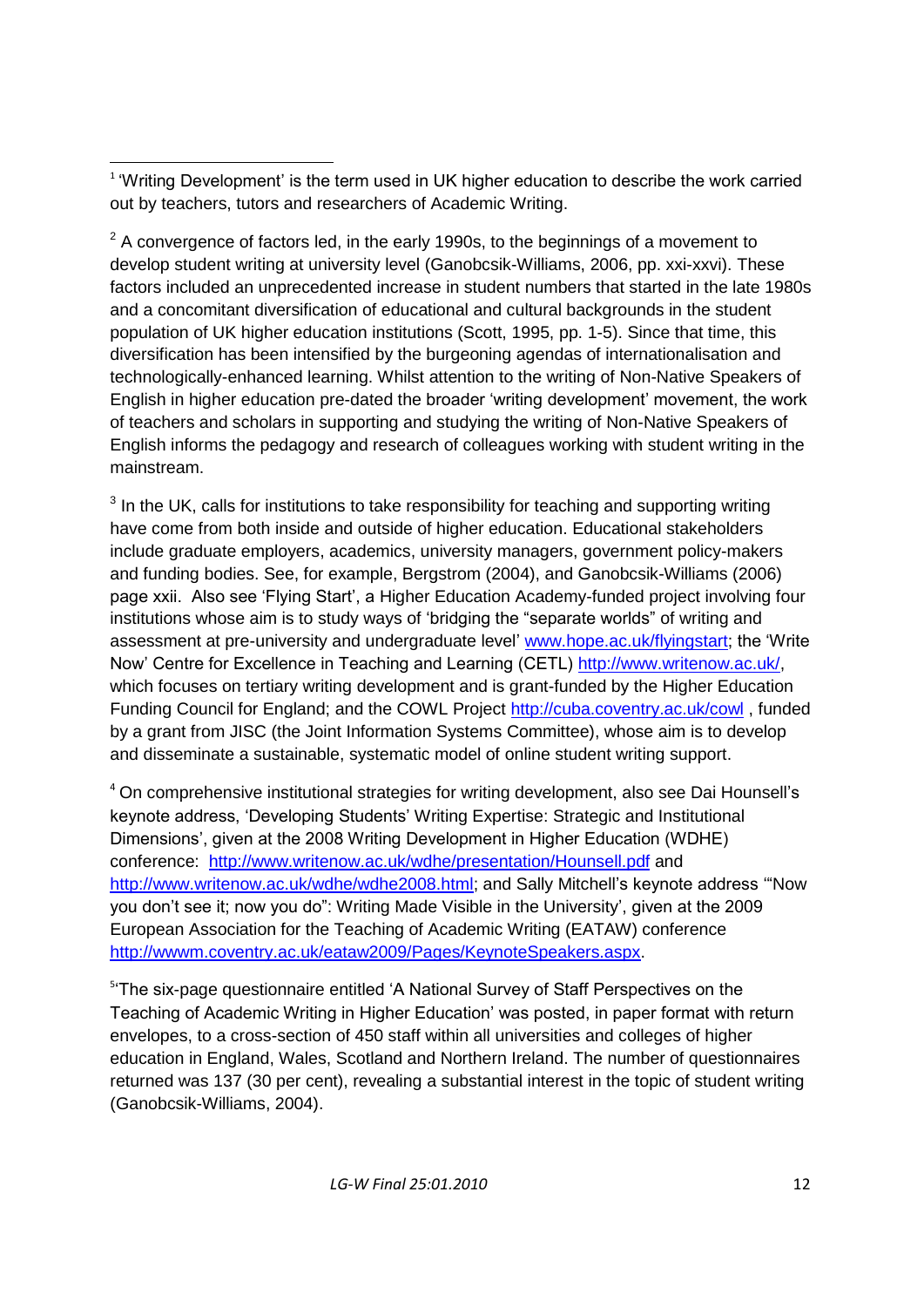$\overline{a}$ <sup>6</sup> The Royal Literary Fund Fellowship Scheme [\(http://www.rlf.org.uk\)](http://www.rlf.org.uk/) has expanded greatly since its launch in Autumn 1999. For the devolved Academic Skills tutoring model at the University of Huddersfield see: [http://www2.hud.ac.uk/academic\\_skills/tutors.php](http://www2.hud.ac.uk/academic_skills/tutors.php) and Hill and Mullen (2007); for the 'Thinking Writing' programme at Queen Mary, University of London see: http://www.thinkingwriting.gmul.ac.uk/; for the 'Writing by Appointment', 'Just Write' and 'Write Right' initiatives at the University of Dundee see: [http://www.dundee.ac.uk/aatu/writing.htm;](http://www.dundee.ac.uk/aatu/writing.htm) for the Centre for Academic Writing at Coventry University see: [http://www.coventry.ac.uk/cu/caw;](http://www.coventry.ac.uk/cu/caw) for the London Metropolitan University Writing Centre see: [http://www.londonmet.ac.uk/depts/dops/writing-centre/writing-centre.cfm;](http://www.londonmet.ac.uk/depts/dops/writing-centre/writing-centre.cfm) for the St. Mary's University College Belfast Writing Centre see [http://www.stmarys](http://www.stmarys-belfast.ac.uk/writingcentre/)[belfast.ac.uk/writingcentre/;](http://www.stmarys-belfast.ac.uk/writingcentre/) for the Liverpool Hope University Writing Centre see: [http://www.hope.ac.uk/writingcentre;](http://www.hope.ac.uk/writingcentre) and for the Centre for Academic Writing and Numeracy Skills at the University of Gloucestershire see: [http://resources.glos.ac.uk/departments/lis/lcd/openstudy.cfm.](http://resources.glos.ac.uk/departments/lis/lcd/openstudy.cfm)

 $7$ For one example of international cross-fertilisation of ideas on teaching writing in higher education, see chapter two of this volume, in which Christiane Donahue explores how ‗[r]ecent non-US writing approaches have shown how the generic approach' to teaching firstyear writing 'can be bypassed' (p. ). [fill this in once Donahue's chapter is finalised]

<sup>8</sup> See [http://www.sig-writing.org/,](http://www.sig-writing.org/) [http://ewca.sabanciuniv.edu/eng/,](http://ewca.sabanciuniv.edu/eng/) and [http://www.eataw.eu/.](http://www.eataw.eu/) Also see the *Journal of Writing Research* (*JOWR*)<http://jowr.org/> and Zeitschrift Schreiben [http://www.zeitschrift-schreiben.eu/,](http://www.zeitschrift-schreiben.eu/) two European journals devoted to the study of writing.

<sup>9</sup>Recognising that writing centers are being set up in a number of countries, the National Writing Centers Association (NWCA), founded in the US in 1983, has changed its name to the International Writing Centers Association (IWCA). See [http://writingcenters.org/.](http://writingcenters.org/)

 $10<sup>10</sup>$  I would argue that a subtle difference in meaning exists between the terms 'centre' and ‗unit', with ‗centre' enjoying a higher status in UK higher education. In contrast, the ‗academic writing unit' or 'study skills unit' appears to have more remedial connotations.

 $11$ The first documented attempt to set up a writing centre in UK higher education took place at Newcastle Polytechnic (now the University of Northumbria) in 1979 (Hebron, 1984). This writing centre was not sustainable in terms of securing university funding, perhaps because it pre-dated the increased need to teach writing explicitly that was brought about by the ‗massification' and ‗universalisation' of higher education described in endnote two of this chapter, but also because it perhaps tried to follow too closely the traditional US model upon which it was based (Hebron, 1984, p. 87) and did not attempt to stimulate additional types of systemic writing provision across the university.

 $12$ For a map of CAW's activities in support of student writing, see: [http://cuba.coventry.ac.uk/cowl/files/2009/05/caw-current-model-v1-23-04-09-final.pdf.](http://cuba.coventry.ac.uk/cowl/files/2009/05/caw-current-model-v1-23-04-09-final.pdf)

<sup>13</sup> CAW's mission statement appears in full at: [http://www.coventry.ac.uk/cu/caw.](http://www.coventry.ac.uk/cu/caw)